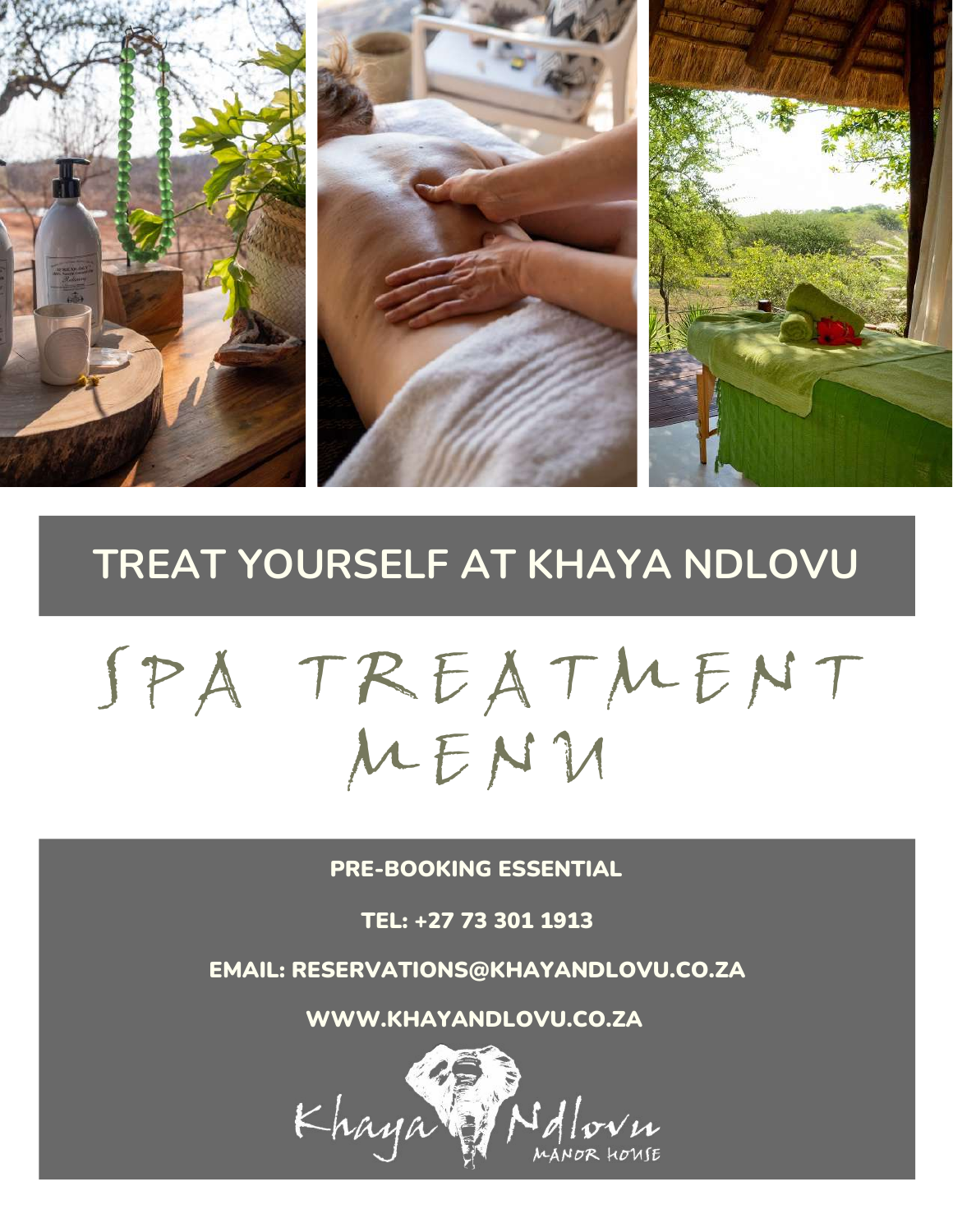## M A S S A G E T R E A T M E N T S

#### HOT STONE FULL BODY MASSAGE

A natural treatment whereby hot stones are placed on various parts of the body to promote relaxation, improve circulation and relieve painful areas.

| <b>90 MINUTE FULL BODY</b> | $-R$ 1,000.00 |
|----------------------------|---------------|
| 60 MINUTE FULL BODY        | '- R 800.00,  |
| <b>30 MINUTE FULL BODY</b> | $- R$ 700.00  |

#### DEEP TISSUE FULL BODY MASSAGE

Deep tissue massage offers both physical and psychological benefits. Unlike other massage techniques that focus on relaxation, deep tissue massage helps to treat muscle pain and improve stiffness.

| <b>90 MINUTE FULL BODY</b> | $-R$ 1,100.00   |
|----------------------------|-----------------|
| 60 MINUTE FULL BODY        | $- R 900.00$    |
| <b>30 MINUTE FULL BODY</b> | 650.00<br>$- R$ |

#### SWEDISH FULL BODY MASSAGE

Designed to relax the entire body by rubbing muscles in long, gliding strokes in the direction of blood returning to the heart. Helps to improve circulation and flexibility.

| 90 MINUTE FULL BODY        | $- R 850.00$ |
|----------------------------|--------------|
| 60 MINUTE FULL BODY        | $- R 650.00$ |
| <b>30 MINUTE FULL BODY</b> | $- R 500.00$ |